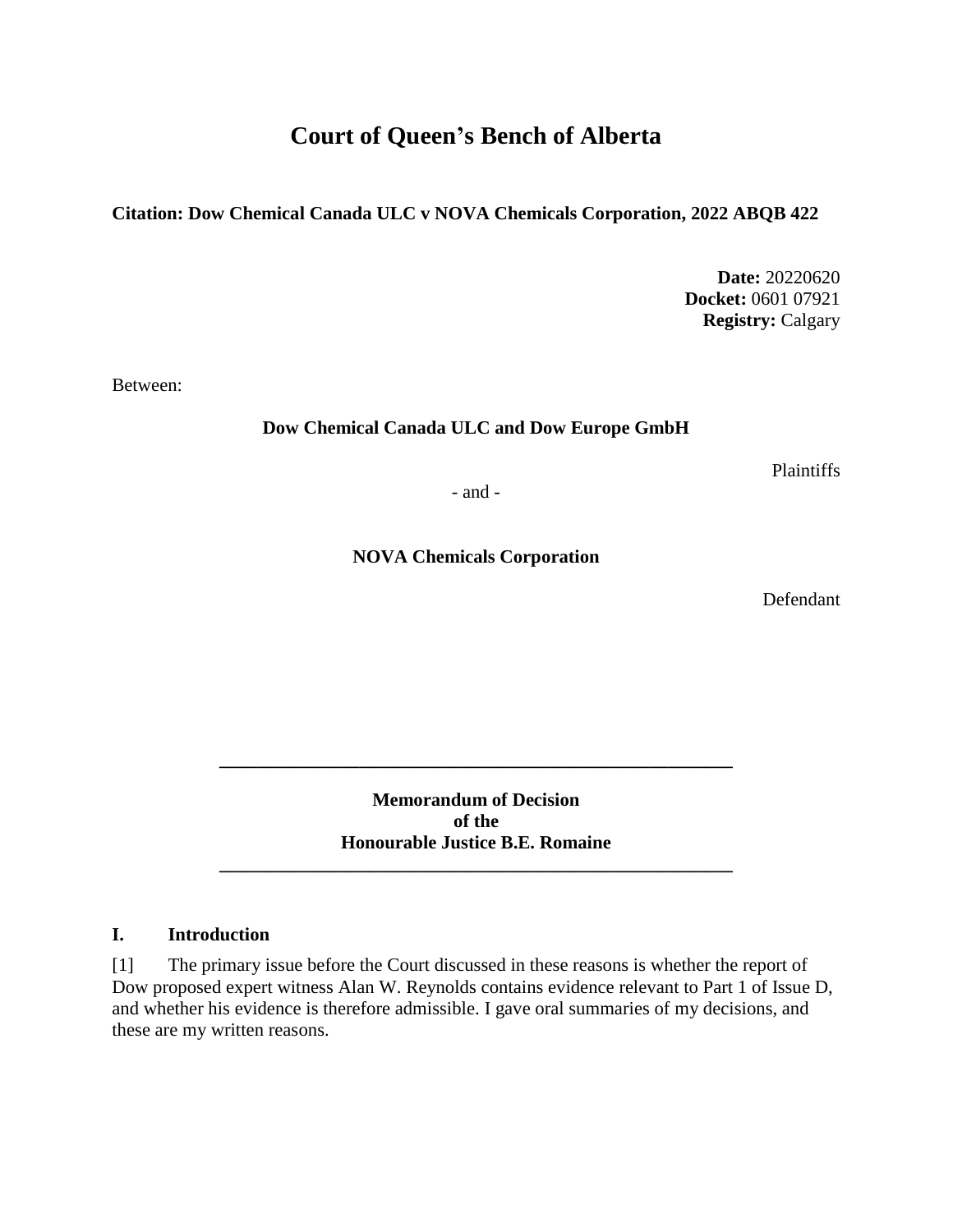### **II. The First Decision**

[2] The admissibility of Mr. Reynolds' expert report has been in issue in this litigation since at least as early as the oral decision of this Court on August 20, 2020. More most recent issues with respect to this expert report were addressed in this Court's April 29, 2022 decision at 2022 ABQB 292 at paras 27-31 as follows:

I ruled in August 2020, which ruling was affirmed on appeal, and I repeated in paragraph 11 of my December 8, 2021 written decision, that portions of Mr. Reynolds report continue to be inadmissible as evidence at the damages hearing to the extent that this report refers to Mr. Waguespack's new definition of productive capability as set out in his first report.

In a previous written decision I noted that Mr. Reynolds' report, to the extent that it was responsive to the report of Dow witness John Holloway and in compliance with accepted assessment principles was admissible. To the extent it did not, and that it relied on Mr. Waguespack's inadmissible opinion, it was not admissible.

I have now found that Mr. Waguespack's opinions with respect to E3s productive capability, his opinions with respect to Slowdowns, Transitions and constraints are inadmissible.

Therefore, it follows that the extent that Mr. Reynolds report refers or relies on Mr. Waguespack's opinions on those issues, it is inadmissible.

I also note that Mr. Reynolds' report is entitled "Rebuttal Report to Top-Up Analysis by John T. Holloway." While it appears that Mr. Holloway will not be testifying, the comments that specifically respond to his report would not be relevant. However, to the extent that Mr. Reynolds' report is relevant to the part 1 question of Issue D, his evidence of the next part of this hearing may be admissible.

[3] Dow takes the position that none of Mr. Reynolds written opinion is relevant to the Part 1 issue, but only the remainder of Issue D. NOVA submits that certain parts of the written opinion are relevant to the issue, and that Mr. Reynolds testimony is admissible with respect to these parts of his opinion.

[4] Mr. Reynolds written report was first issued as a rebuttal report to an anticipated Dow expert, John Holloway which referred to the second part of Issue D (paras 1-3, 5 of Mr. Reynolds report). Given this, and given that Dow decided not to call Mr. Holloway in the damages hearing, I directed NOVA to identify the parts of Mr. Reynolds' written report that may be admissible. NOVA did so, and the parties made written submissions on the issue.

## **A. Preliminary Issue: What is the Part 1 Issue?**

[5] Part 1 of Issue D is whether one or more plant equipment changes made to E3 after the 2014 plant turnaround but before the 2018 rate trial improved E3's productive capability (the Part 1 issue). In the April, 2022 decision at paragraphs 1-11, I decided that it was appropriate to hear the Part 1 issue as a preliminary matter before a decision was made on whether it was necessary to proceed to the remainder of Issue D.

[6] NOVA, however, now submits that the Part 1 issue is not about "E3's productive capability," but about "production capacity," and that these concepts are different things.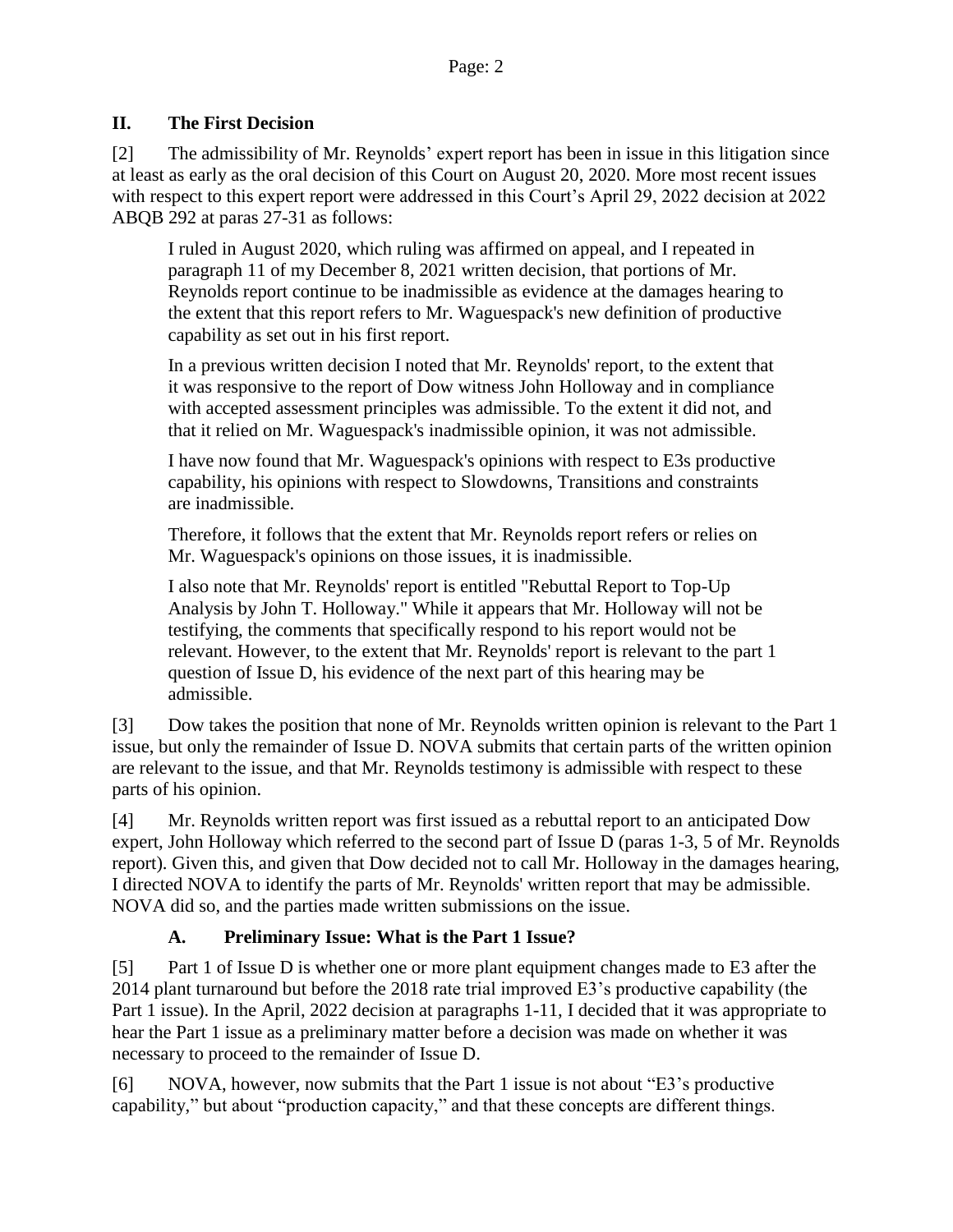[7] It is true that Appendix A to this Court's decision of July 31, 2020, which predated the Court of Appeal's decision on the trial, and the decision of October 26, 2021 refer to the Part 1 issue as follows: "Did plant equipment changes made to E3 after the 2014 plant turnaround improve E3's production capacity." (emphasis added)

[8] However, until NOVA's most recent written submissions, there is ample evidence on the record that the Court and the parties considered the terms "production capacity" and "productive capability" to refer to the same thing: E3 and E3's productive capability.

[9] This Court confirmed in both its March and April 2022 decisions (2022 ABQB 237 and 2022 ABCA 292) that the Part 1 issue involved E3's productive capability. While the wording changed from earlier references, and while it may have been less than accurate for the Court and the parties to use the terms interchangeably, NOVA's current position is a change from its previous statements.

[10] During Mr. Waguespack's voir dire, during oral argument that followed and during Mr. Waguespack's direct testimony, references to the Part 1 issue were framed in terms of E3's "productive capability" (hearing transcripts pps 1326, 1352, 1354, 1538, 1540, 1592, 1617-1618, 1671, 1680-1681, and Mr. Waguespack's slide presentation during his testimony.) Mr. Waguespack's testimony with respect to the Part 1 issue never referred to the distinction that NOVA now seeks to establish.

[11] In oral submissions as late as April 25, 2022, NOVA counsel noted as follows:

a) "We do take the position that [Mr. Reynolds'] report speaks directly to part 1 of issue D. There are expressed statements in his report that he is of the view that equipment changes were necessary in order to reach the productive capability achieved in 2018 and 2019 and that without those changes, that NOVA could not have attained those numbers;" and

b) "But Mr. Reynolds is able to speak how an ethylene plant is designed and how a new design of trays, for instance, is different from the previous ones and would lead to an increase in productive capability."

[12] I do not fault counsel or Mr. Waguespack for this. It is an indication that the Court and the parties recognized that the Part 1 issue was an issue of productive capability.

[13] On the same day, Dow counsel stated:

The reason that issue D was created by the Court was to give NOVA an opportunity to say. Don't just take the rate trial information as is. We want to argue that there are some plant equipment changes that increase this from what it really was back in 2014. Let us make that argument, My Lady. And you said. Yes.

[14] This comment does not, as NOVA suggests, support its new position, but relates rate trial productive capability information from the actual rate trial to productive capability as it was in 2014.

[15] NOVA seeks to support its position by noting a comment made in my decision of March 29, 2022, (2022 ABQB 237), in which I found that Mr. Waguespack's opinion evidence with respect to productive capability was inadmissible on the grounds of relevance, as it did not comply with the Court-accepted methodologies, but allowed Mr. Waguespack to give evidence with respect to hearing issue D.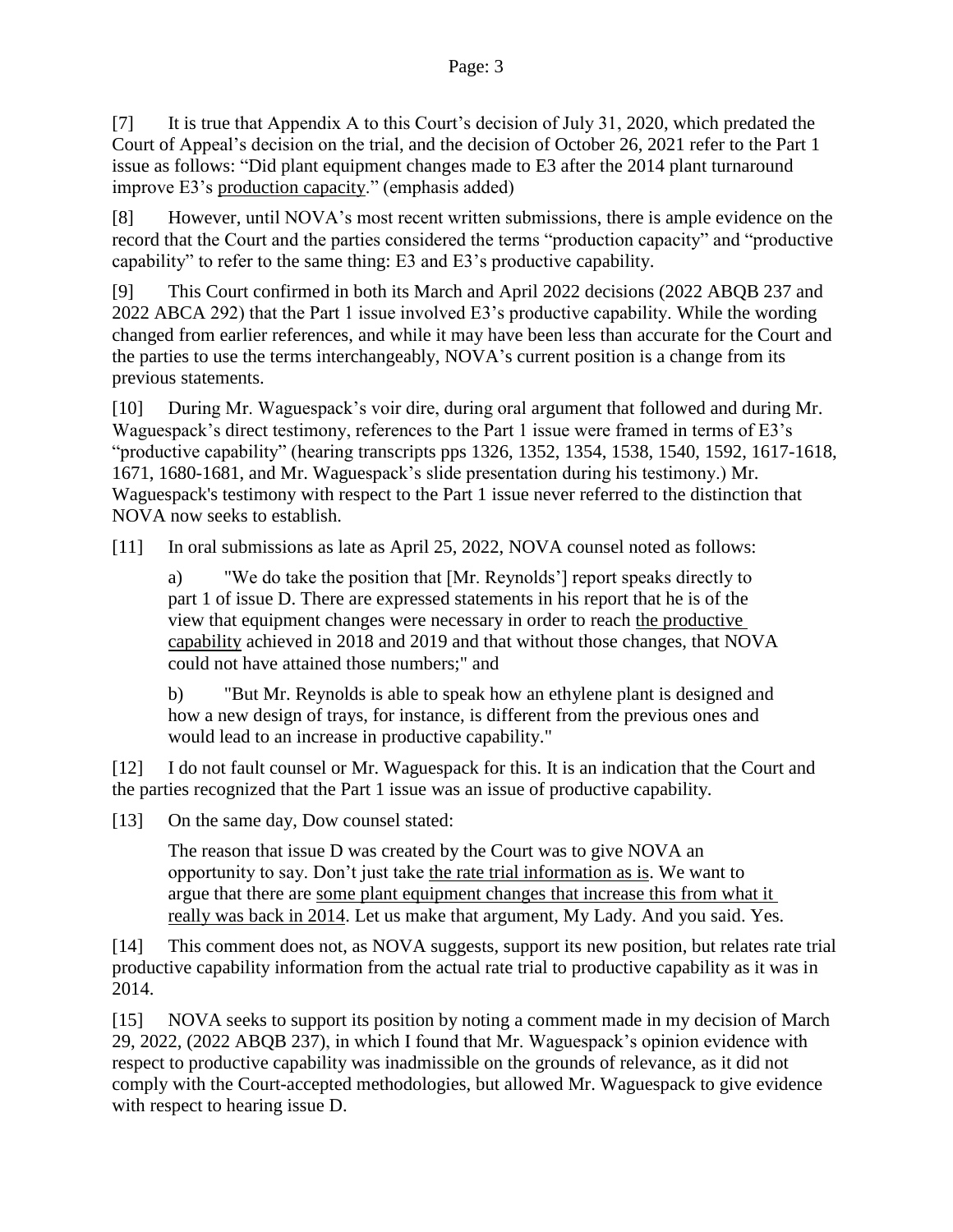[16] In making that decision, I commented that the issue "does not require compliance with the [trial reasons], as it is a new issue for the top-up period."

[17] Thus, NOVA asserts that this Court was affirming that the Part 1 issue was not about productive capability as it has been accepted and defined in the trial reasons, but a confirmation that the Part 1 issue requires only proof of production capacity.

[18] However, I made clear in the conclusion of the decision that:

Mr. Waguespack may give evidence with respect to hearing issue D, whether one or more plant equipment changes made after the 2014 turnaround but before the 2018 rate trial improve E3's Productive Capability: para 119. (Emphasis added)

[19] Read in context of the decision as a whole, my comment referred to the fact that the Court-approved methodology of calculating E3's Productive Capability from turnaround to turnaround did not preclude NOVA from submitting as part of Issue D that it is incorrect to measure E3's productive capability from rate trial or its equivalent to rate trial, when the rate trial in the period at issue did not follow closely after a turnaround and equipment changes were made in the interim. This is obvious from the nature of Issue D. The comment in context did not change the Part 1 question from a focus on E3's productive capability to a question of what NOVA now calls the production capacity of different types of equipment. The focus of Issue D has always been on E3 as a whole.

[20] The terms are interchangeable, but refer, most accurately, with respect to the Part 1 issue, to E3's productive capability. As indicated in the July, 2020 decision (2020 ABQB 441), Issue D arose from the question of whether any differences in the Court-approved productive capability methodology were properly necessary in order to apply the methodology to the top-up period: para 44.

# **B. Rule 8.16(1)**

[21] Rule 8.16(1) of the Rules of Court states that "...[u]nless the Court otherwise permits, no more than one expert is permitted to give opinion evidence on any one subject on behalf of a party."

[22] As noted in *Vu v Hope*, 2017 ABQB 136 at para 31, the Rule only prevents calling more than one expert where the experts are giving opinion evidence on the same subject matter. In that case, the Court allowed both a neurosurgeon and a neuropsychologist to give evidence for the defendants in a professional negligence action. Tillman, J's decision to allow the evidence of both experts appears to be based on fairness, the fact that the plaintiff had argued that a neuropsychiatrist cannot comment on the opinion of an neuropsychologist.

[23] In another medical negligence case, *Anderson v Harari*, 2019 ABQB 745, Anderson J commented at para 167:

I heard from two experts on causation . . . . In considering their evidence on the plaintiff's treatment I am mindful of Rule 8.16(1) of the Alberta *Rules of Court*, ... In this instance, expert opinion as to treatment was provided by . . . a general practitioner and emergentologist respectively. The experts on causation, . . . practice as a podiatric surgeon and an orthopedic surgeon respectively. While there are strong policy reasons for placing a limit on the number of experts including issues of expense and delay – in this case the interests of justice were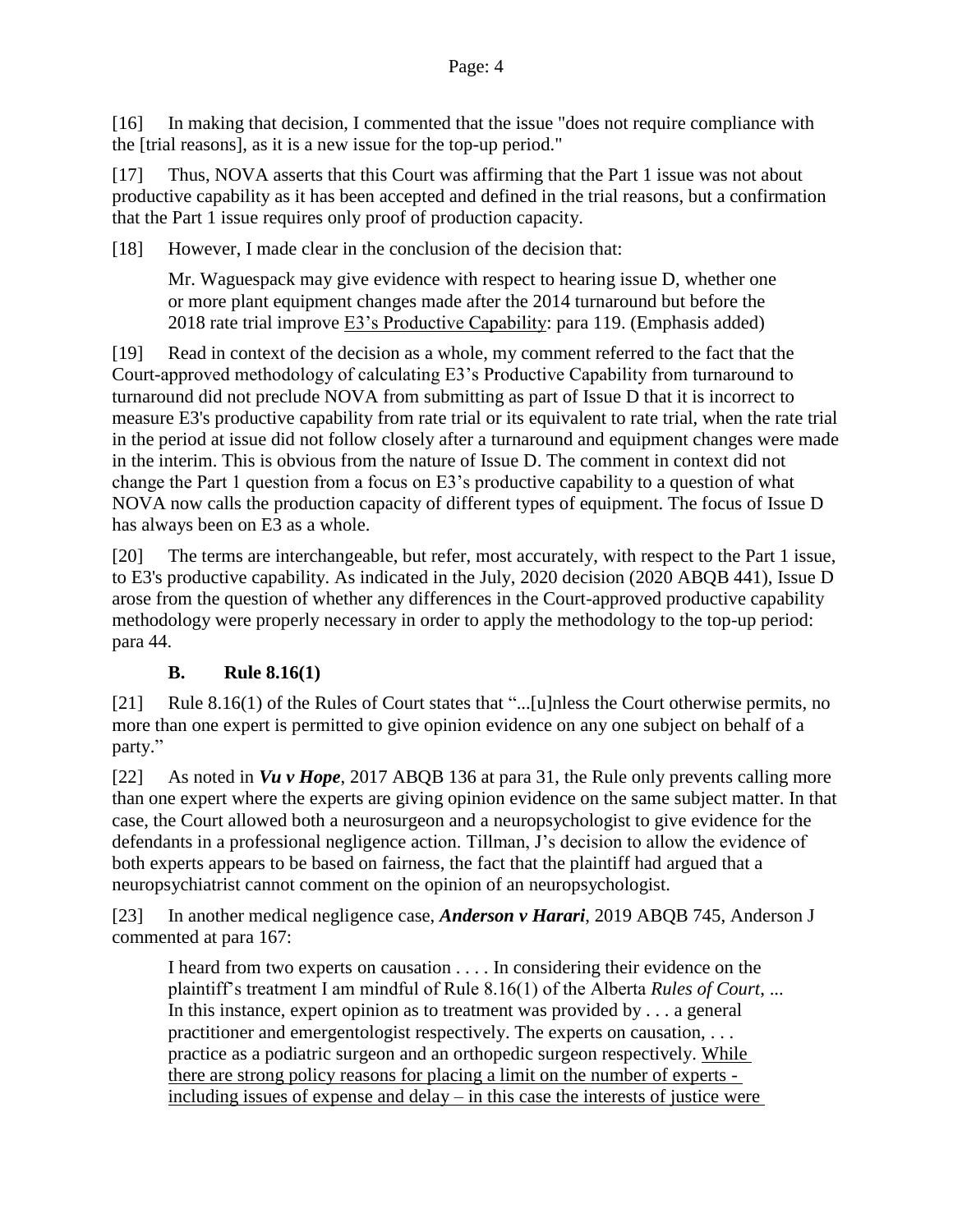served by hearing from both sets of witnesses. As treatment was very much in issue during this trial and the court benefitted from receiving opinion evidence from practitioners with varying specialities. While this resulted in some duplication, it was not excessive or abusive. In my view, this was an appropriate instance for the court to permit evidence from additional expert witnesses. My conclusion is supported by a review of the factors mentioned by this court in *Smith v Obuck*, 2018 ABQB 849. (Emphasis added)

[24] Thus, the Court exercised its discretion to allow additional expert evidence on the same issues – treatment and causation – given that the evidence was from practitioners with varying medical specialities and was not excessive or abusive.

[25] As noted in *Smith v Obuck*, 2018 ABQB 849, there is little case law in Alberta on this Rule. Yungwirth, J. helpfully set out certain factors at para 21 that she considered in coming to a decision. These included relevance (which will be referenced later in this decision), whether calling both experts could be considered "piling on" or "duplicative," whether the evidence of the second expert added anything to the evidence of the first, whether the evidence was required to allow the plaintiff to fairly present its case, whether the evidence would assist the trial judge, whether allowing the proposed expert to testify would be prejudicial to the defendant, and whether any abuse or delay that is caused by allowing the second expert to testify could be addressed by an award of costs at trial.

[26] The Court noted at para 20, that the issue of duplication must be weighed and balanced against the right of the plaintiff to put its best case forward.

[27] In *Raniga v Kang*, 2021 BCSC 2340, a case considering a similar rule, the Court noted at para 13 that:

... the question is not so much whether there is overlap amongst some of the reports, but whether the specific subject matter of the proposed additional report is already addressed in other reports served." (Emphasis added)

[28] Again, the proposed additional witnesses were medical witnesses with distinctly different specialities.

[29] In making the first decision, I assumed relevance, which will be addressed later in these reasons.

[30] I had real concern that calling both experts was "piling-on". They both purport to address the same subject matter – part 1 of Issue D. Mr. Reynolds does not, as submitted by NOVA, address different subjects, but primarily addresses three of the four equipment changes that Mr. Waguespack also addressed. It was not clear at this point from NOVA's mark-up of Mr. Reynolds opinion whether he had anything to add to Mr. Waguespack's opinion, apart from the distinction between production capacity and productive capability, which I have rejected. I found that Mr. Reynolds' opinion duplicated that of Mr. Waguespack in most respects with respect to the Part 1 issue, to the extent that it addressed that issue at all. It is clear that his opinion addresses the remainder of Issue D, but that was not the issue before me at this stage of the hearing.

[31] NOVA submitted that Mr. Reynolds' opinion adds to that of Mr. Waguespack because of his "specific and distinct" expertise in "ethylene plant design." Further comment on Mr. Reynolds' qualifications in this area are referenced later in this decision, but the issue at this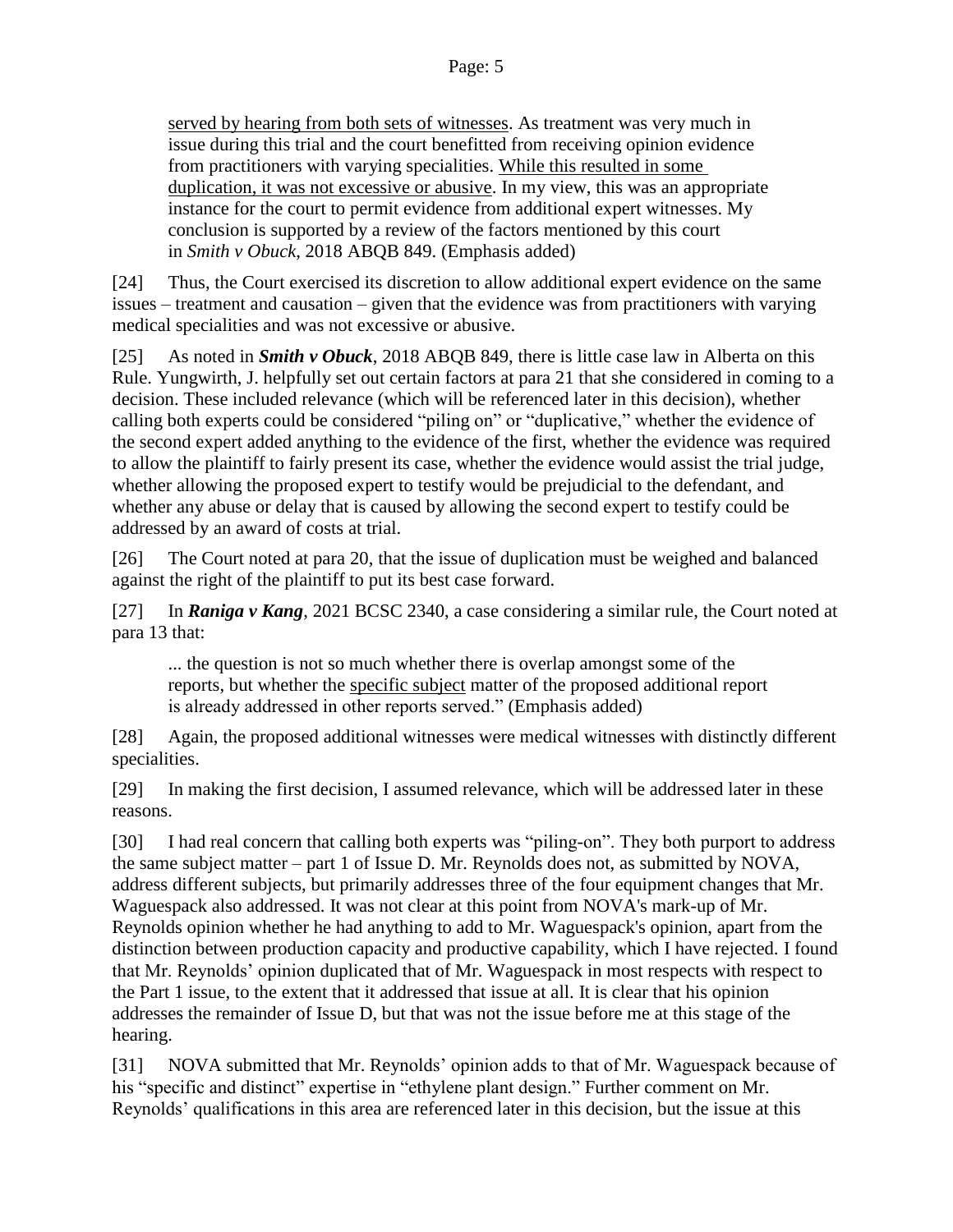stage of the hearing was whether Mr. Reynolds' opinion adds to Mr. Waguespack's on the issue of whether plant equipment changes made to E3 after the 2014 plant turnaround but before the 2018 rate trial improved E3's productive capability.

[32] As support for its submissions that Mr. Reynolds' proposed expertise in plant design allowed him to add to the opinion of Mr. Waguespack, and that "production capacity" means something different from "E3's productive capability," NOVA stated that Mr. Reynolds does not purport to be a productive capability expert, and that this is an additional reason why his evidence was not duplicative of Mr. Waguespack's. However, this raises the issue of whether he has the required expertise to give evidence on the Part 1 question at all.

[33] In summary, I was satisfied that Rule 8.16(1) applied.

### **C. First Oral Decision**

[34] Despite these concerns, after reviewing the written briefs of the parties, I was persuaded by NOVA's submissions that it may be unfair to make a decision without hearing further from Mr. Reynolds. I was aware of NOVA's submissions that Dow may have mischaracterized Mr. Reynolds' intended evidence, and that it was unfair to decide what evidence he would offer without at least hearing his qualifications. Therefore, on May 24, 2022, I gave an oral decision summarizing my reasons as follows:

Despite the fact that Mr. Reynolds' proposed evidence is in many respects a duplication of Mr. Waguespack's evidence on Part 1 of Issue D, and that for that reason, Rule 8.16(1) applies, in order to make the best use of available hearing time, I will not require NOVA to make a formal application under Rule 8.16. Applying the tests with respect to when the Court may allow a second expert witness on the same subject, I have decided that Mr. Reynolds may be called to give evidence on Part 1 of Issue D limited to the following parts of his written report as highlighted by NOVA:

- a) paragraph 7, the sentence commencing "from a mechanical perspective," including items 1), 6) and 7), to the end of that paragraph, excluding footnote 2;
- b) paragraph 9, the sentence commencing "Had those constraints not been resolved....";
- c) part 3.1, on the basis that it sets out Mr. Reynolds' understanding of the facts;
- d) paragraph 16 and 17, on the understanding that the phrase "NOVA operated E3 at maximum capacity" will not be part of Mr. Reynolds' evidence;
- e) paragraphs 26 and 27 and footnote 31;
- f) paragraph 31 and footnotes;
- g) the highlighted portions of paragraph 37 with footnotes; and
- h) the highlighted portions of paragraph 40.

Given that Mr. Reynolds' opinion was prepared to respond to the opinion of Mr. Holloway, it is difficult to identify with any precision where his report deals with the second part of Issue D, rather than the first part, but the highlighted portions proposed by NOVA that I have not allowed clearly deal with the second part of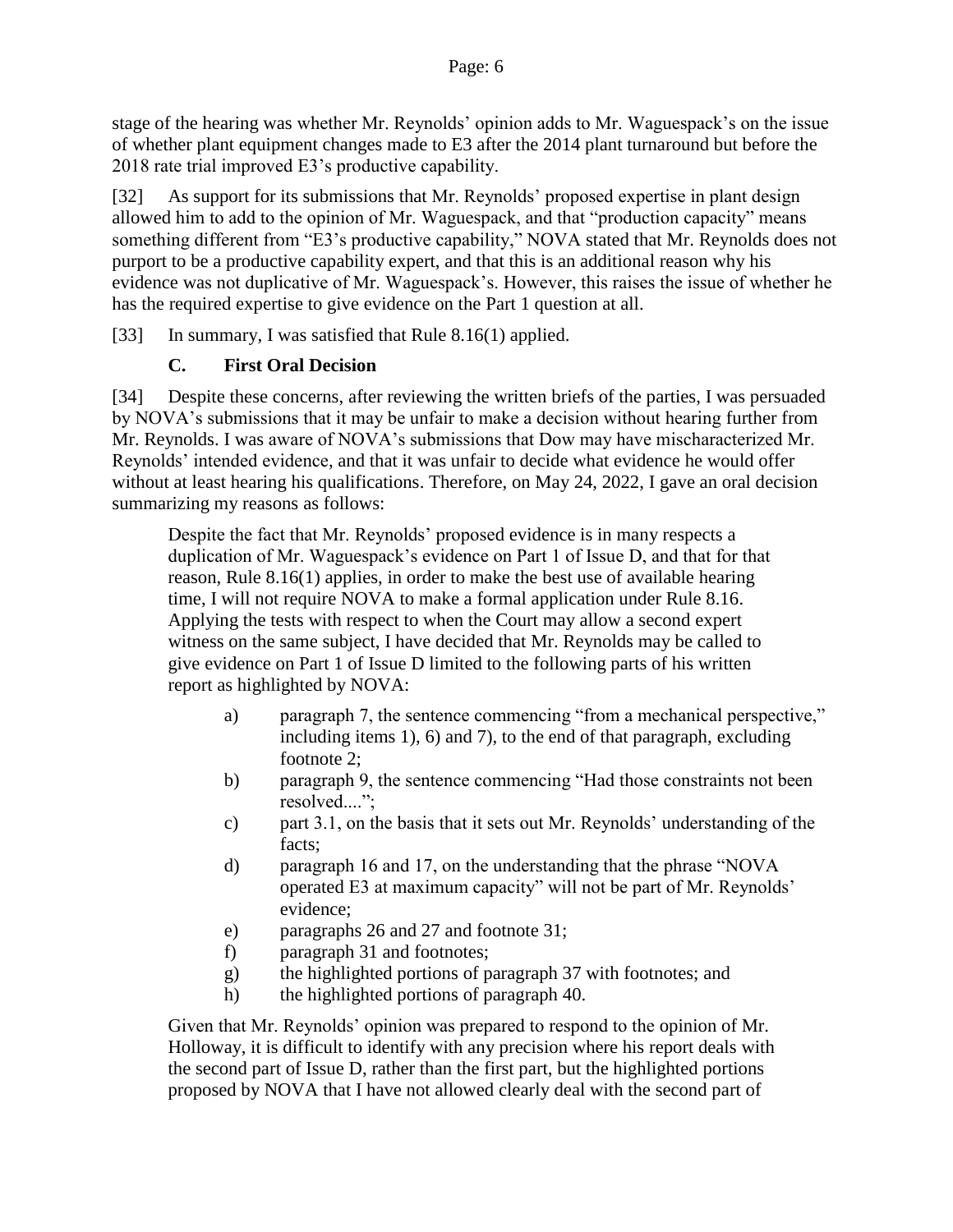that issue. Dow is, of course, entitled to continue to make submissions that the parts of Mr. Reynolds' report that I have allowed him to testify about are not properly Part 1 issues, that they are not related to productive capability, and any other submission that Dow may have with respect to Mr. Reynolds' evidence.

I have made my decision primarily on the basis that Mr. Reynolds' evidence may be required to allow NOVA to present its case, despite the strategic decisions it has taken in this matter, and that this evidence may assist me in coming to a decision on Part 1 of Issue D. I have attempted to balance the prejudice that could be caused by this decision to both parties, and I do not foreclose any application with respect to prejudice that Dow may make after the evidence is heard, including an application for an opportunity for rebuttal, given the basis for my decision.

Lastly, I do not agree with much of the characterization of these proceedings and the litigation conduct of Dow expressed in the NOVA brief, and I will address these matters in my written decision.

### **III. The Second Decision**

[35] Mr. Reynolds gave evidence on May 25 and May 26, 2022 in a voir dire on his qualifications. That testimony provided additional clarity.

[36] NOVA sought to have Mr. Reynolds qualified as an expert in the area of ethylene plant design, operations and equipment. Mr. Reynolds was extensively examined on his design experience, but, while that may be an issue for the weight of his evidence, he gave sufficient details of that experience that he would be able to meet the threshold of a properly qualified expert set out in *R v Mohan*, [1994] 2 SCR 9 and subsequent cases. However, the test for admissibility of expert evidence sets out:

. . . four threshold requirements that the proponent of the evidence must establish in order for proposed expert opinion evidence to be admissible: (1) relevance; (2) necessity in assisting the trier of fact; (3) absence of an exclusionary rules; and (4) a properly qualified expert . . . *Mohan* also underlined the important role of trial judges in assessing whether otherwise admissible expert evidence should be excluded because its probative value was overborne by its prejudicial effect –  $a$ residual discretion to exclude evidence based on a cost-benefit analysis: *White Burgess Langille Inman v Abbott and Halliburton Co*, 2015 SCC 23 at para 19.

[37] The question thus becomes, how does this proposed area of expertise equip Mr. Reynolds to give relevant and necessary evidence on the issue of whether the changes improved E3's productive capability in the period at issue. NOVA does not seek to have Mr. Reynolds qualified as an expert on productive capability: it expressly argues that this is not his expertise, and that this is one of the reasons why his opinion does not duplicate Mr. Waguespack's opinion. NOVA continues to submit that the Part 1 issue has nothing to do with productive capability, but instead focuses on production capacity. As noted previously, these terms are interchangeable. It is noteworthy that Mr. Reynolds' written opinion refers to productive capability of E3 from time to time (for example, in his description of the dispute).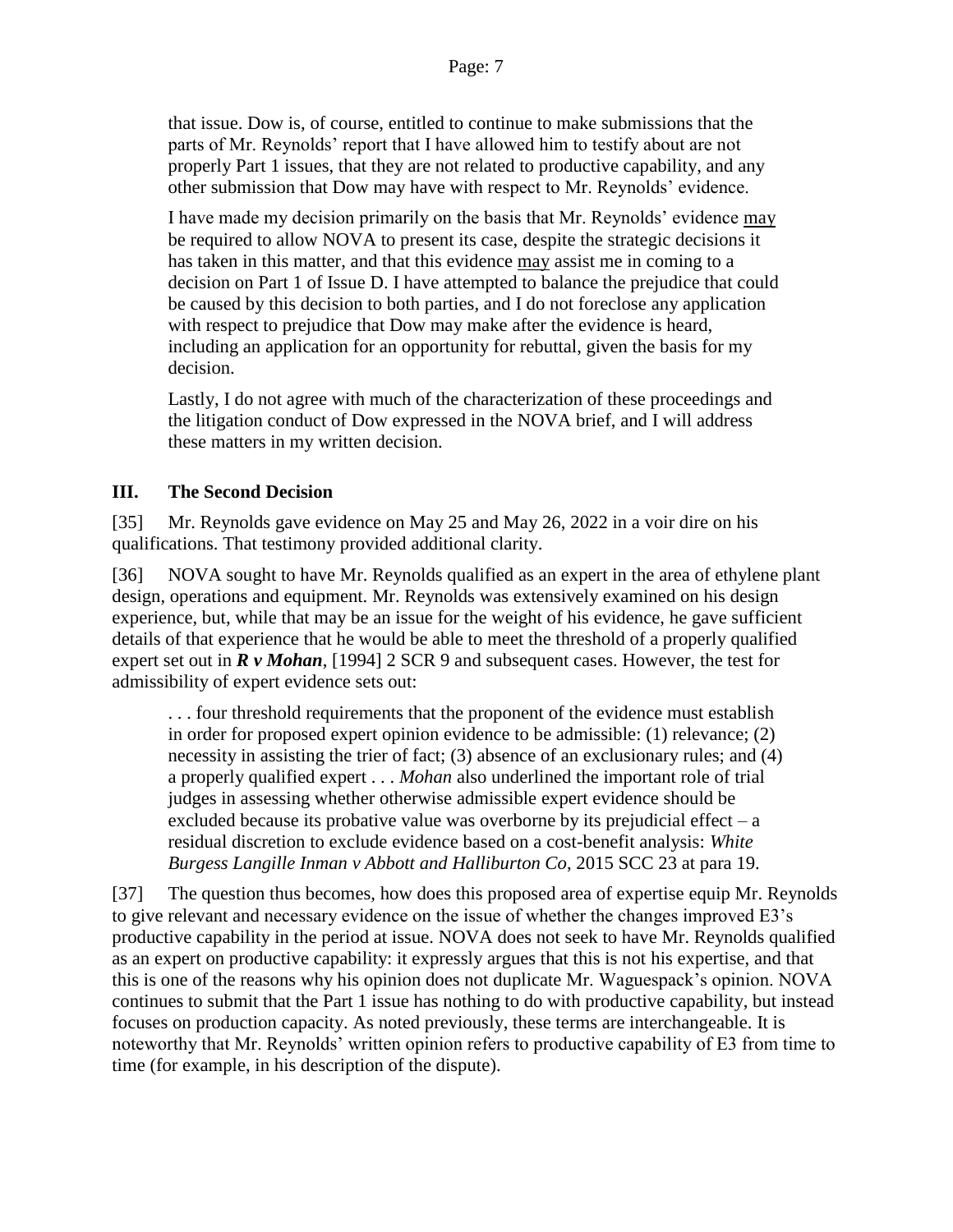Page: 8

[38] NOVA says that Mr. Reynolds will be testifying that the plant equipment at issue before it was changed did not have the design capacity that would allow E3 to operate at the rates achieved in the 2018 rate trial.

[39] NOVA supports this submission by specific reference to the following excerpts from Mr. Reynolds' opinion:

- a) [F]rom a mechanical perspective, the increased capacity achieved in late 2018 was also a result of 1) upgrading the de-propanizer tower ... 6) debutanizer re-tray in April 2017; and 7) in-kind replacement of E-650 and installation of larger E-650 in outages in 2018. Without addressing these mechanical constraints, NOVA would not have been able to achieve the capacity they achieved following the 2018 turnaround, which was approximately 121.2%.
- b) Had those constraints not been resolved, the production rates achieved following the June 2018 turnaround and October 2018 outage would not have been realized. (Emphasis added)

[40] However, it is necessary to view these excerpts in context. Mr. Reynolds testified during the voir dire that he had never read either of Mr. Waguespack's reports "cover to cover," that the Court should consider his report a "very separate work," and that he did not need to read Mr. Waguespack's report because "what [he] was covering was a rebuttal report to Mr. Holloway and [Mr. Waguespack] was covering a rebuttal report to Mr. Kapur," so that their scope of work did not overlap. He confirmed that, from the very start, his report of January 15, 2020 was to respond to Mr. Holloway's report.

[41] Excerpt a) is found in a paragraph that refers to Mr. Holloway's criticism of NOVA for not addressing alleged bottlenecks. Mr. Reynolds responds to this by stating that NOVA undertook significant efforts to maximize E3 production as a matter of routine, giving as an example the upgrades mentioned in excerpt a). Excerpt a) is essentially a response to Mr. Holloway's report and the opinion that NOVA had missed opportunities to initiate steps.

[42] Excerpt b) is found in a paragraph in which Mr. Reynolds asserts that NOVA diligently maximized E3 production identifying and resolving constraints in a systematic and prudent manner. Read in context, it, too, is a response to Mr. Holloway's report, and refers to the second part of Issue D, and not the Part 1 issue.

[43] Stating that plant equipment was replaced or upgraded is not the same as saying that the replaced equipment did not as a matter of design have the capacity of allowing E3 to reach the rate trial productive capability it achieved in 2018. Mr. Reynolds' opinion does not refer to the design, or even the design capacity, of the replaced equipment.

[44] NOVA submits that, relying on certain excerpts from Mr. Reynolds' written report, prepared specifically in response to Mr. Holloway's opinions with respect to the second part of Issue D, Mr. Reynolds should be able to testify about the design limitations of each piece of equipment that was changed during the period in question, based on NOVA's business records in 2014 through 2016. There is nothing of this nature set out in the excerpts of Mr. Reynolds' written report upon which NOVA proposes to rely. NOVA submits that it is implied in the written report that Mr. Reynolds did that exercise in coming to his opinions. I disagree.

[45] Even if this opinion could be implied, as Dow notes, in order to be helpful, this opinion would have to include an analysis of how the design limitations of specific equipment affected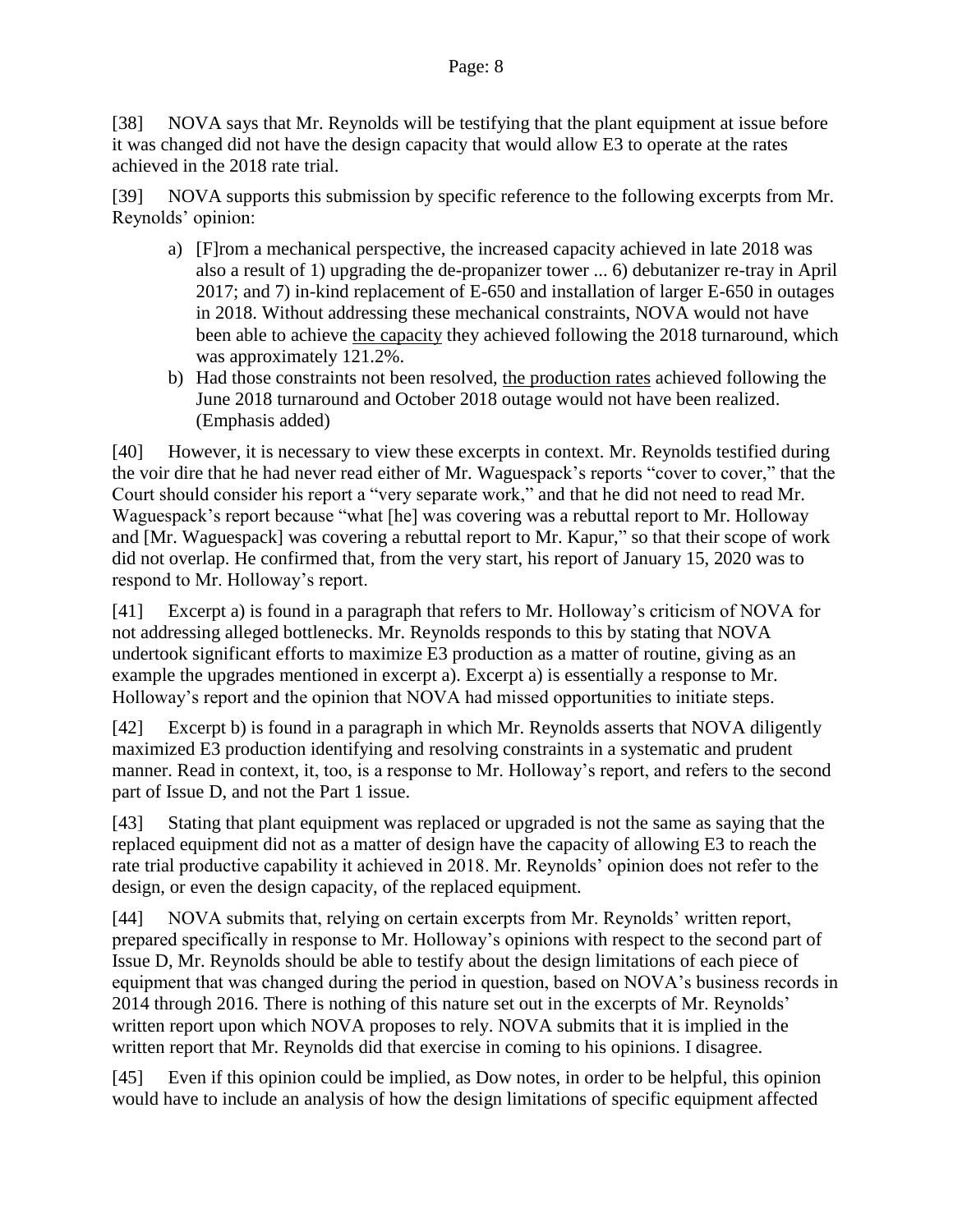the productive capability of E3 as a whole. NOVA concedes this, noting that the three pieces of equipment that Mr. Reynolds refers to in his report do not operate in isolation. Mr. Waguespack, NOVA's other expert on this subject matter, testified that a project must increase the design capacity of a piece of limiting equipment in order to potentially increase E3's productive capability. NOVA submits that Mr. Reynolds can speak to this, if he is allowed to, but what Mr. Reynolds can speak to is limited by the scope of his written report. Again, nothing of that nature is included in the excerpts of the written opinion on which NOVA relies on.

[46] This would be a new opinion unsupported by Mr. Reynolds' written opinion.

[47] It is necessary to review the remainder of the excerpts from that written opinion that are said by NOVA to support this opinion:

c) (Mr. Reynolds' understanding of the facts) E3's production during the Top-up Period is the subject of a dispute between NOVA and Dow. It is my understanding that the post Top-up Period Plant Rate Trial results were used by Dow as the basis for determining E3's productive capability during the Top-up Period rather than relying on the production capabilities actually demonstrated during the Top-up Period.

[48] Mr. Reynolds conceded during the voir dire that his description of the dispute was not accurate. It is noteworthy that he refers to the issue using both the terms "productive capability" and "production capabilities."

- d) Between December 2014 and June 2018, NOVA determined the maximum E3 production on a continuous basis as it operated to resolve constraints.
- By the end of December 2014, E3 Production capacity was 115.2% limited by the debutanizer column.
- By the end of 2015, E3 Production maximum capacity was increased to approximately 117.3%.
- In 2016, E3 demonstrated a maximum capacity of 118.5%, constrained by the debutanizer column.
- In 2017, E3 demonstrated the ability to produce 119.0% as a result of the debutanizer re-tray. The constraint at that time was the C3R.
- Prior to the turnaround in 2018, E3 demonstrated maximum capacity of 119.1%, limited by the C3R.

In summary, the plant records provide evidence that while at seven furnace operation, . . . from the end of 2014 throughout the remainder of the Top-up Period. E3 maximum capacity improved from approximately 115% to 119% of hourly nameplate, as a result of NOVA removing current constraints along the way. (Emphasis added)

[49] This is merely a statement of what NOVA's opinion of E3's maximum productive capability was during the top-up period, supported by reference to plant records of actual daily production rates. It does not relate that information with respect to either design capacity of the changed equipment or E3's productive capability.

e) Improvement is measured by the extent to which the flow coefficients (y-axis) drop after each cleaning/flushing. It can be seen that there is marked improvement after each clean up until 2917 (red line).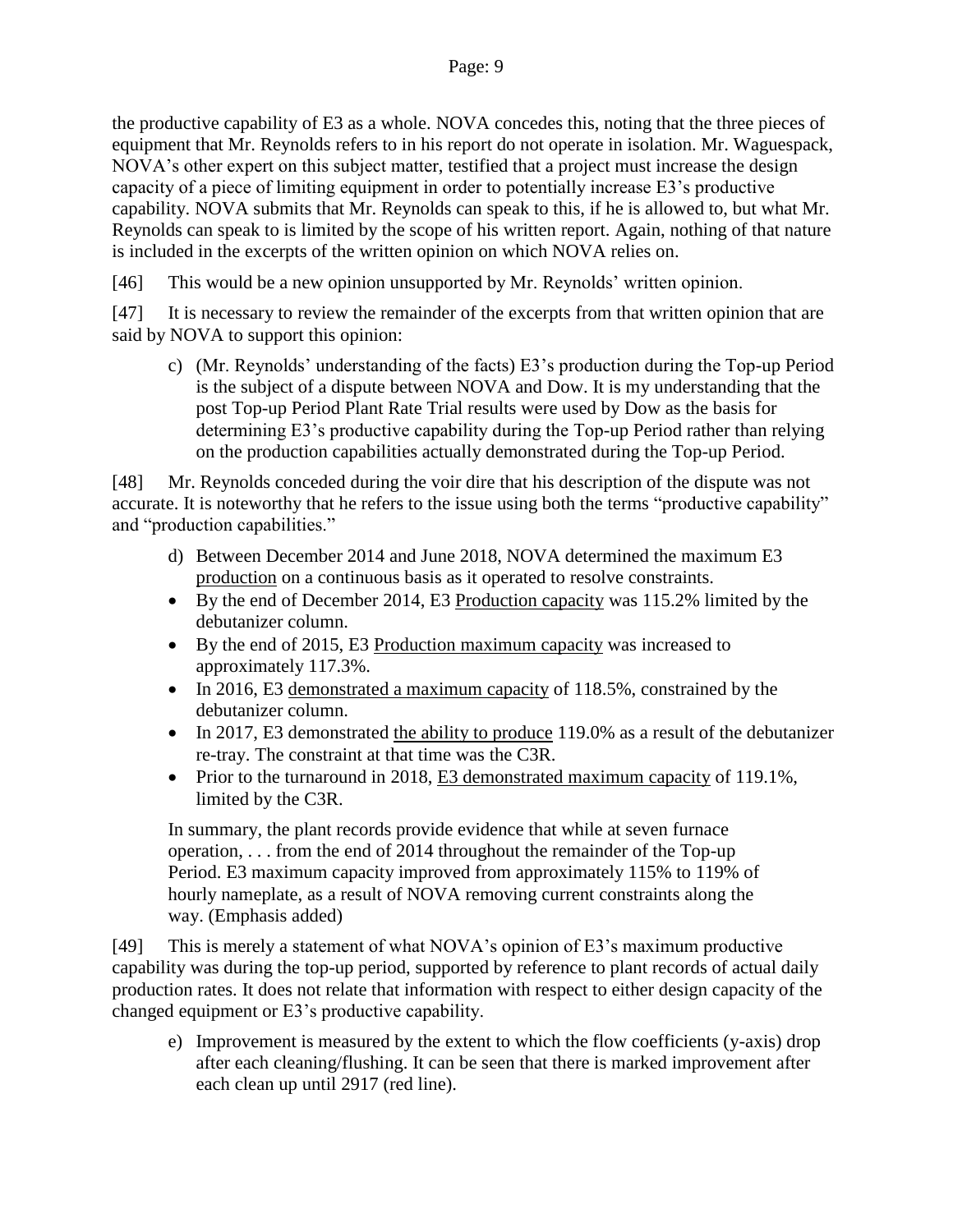It is also important to note that E-650 is a type of exchanger with many parallel small passes, much like a car radiator (Figure 2). If a pass becomes plugged, then solvent washing ceases to work because the solvent can no longer reach the plug in that particular pass. Although solvent cleaning was still proving to be an adequate mitigation measure for E-650's fouling in 2016, NOVA nonetheless anticipated that a capital project would be required in the coming years, not only to address the impacts on unit production due to fouling but also to increase E-650's capacity. In April 2017, as anticipated by NOVA, E-650 became a persistent constraint to production, as the number of passes plugged had become unmanageable, and future solvent washing would have less of an effect. The E-650 capital project, which included, among other things, replacement of E-650, installation of a spare E-650 and the installation of necessary additional piping, was implemented beginning in the 2018 turnaround. The capacity of the E-650 system was thereby increased.<sup>31</sup>

[50] This refers to the issue of fouling, which is not a capacity design issue, but again, relates to the second part of Issue D. It does not refer to the design capability of the replaced E-650, and notes that a spare E-650 does not resolve the fouling problem, even if it provides added "capacity". Mr. Waguespack provided evidence of this fouling issue in his report and testimony.

- f) The debutanizer is in a fouling service,  $33$  and this was known to the designers/licensor at the time of design. That is why a connection for injecting anti-foulant is provided to the debutanizer tower in its original design. Fouling is worse at higher temperatures and at higher concentrations of 1-3 butadiene, both of which conditions exist in T-611. Separation towers include a series of trays throughout the column to facilitate separation of the column feed components. In the debutanizer, the type of trays originally installed would have been chosen to accommodate anticipated fouling. Fouling of the debutanizer trays will result in the tower not being able to operate at design capacity. Fouling in the debutanizer is normal and routinely occurs in ethylene plants. NOVA's report following the debutanizer re-tray confirms, *"the experienced capacity loss from 2014 T/A to April 2017 seemed to obey a gradual fouling increase."<sup>34</sup>* Additionally, "*During the as-found inspection, a thick enough film looking polymer was found covering the top surface of the upper trays. This film could very well explain upper trays' valves sticking on a closed position and contributing to the tower hydraulic restrictions."<sup>35</sup>*
- g) In 2017, NOVA re-trayed the debutanizer, and the debutanizer constraint was resolved. During the re-traying in 2017, it was confirmed that tray fouling was the root cause of the constraint. Instead of replacing with like-in-kind trays, NOVA opted for a slightly different designed tray with improved fouling resistance. The re-traying did not eliminate the cause of fouling, however, it did increase the capacity of the column/tower. Some of this additional capacity may be reduced over time as a result of the fouling.

 $\overline{a}$ 

<sup>&</sup>lt;sup>31</sup> A spare E-650 does not reduce fouling: it mitigates the immediate effect of the fouling. The spare E-650S, with added capacity, will also experience fouling and continued solvent flushing will be required for the spare.

<sup>&</sup>lt;sup>33</sup> The feed to the debutanizer contains fouling precursors, such as butadiene.

<sup>34</sup> NVA006810-T-611 Re-tray during April 2017 Outage-Summary Report, Executive Summary

<sup>35</sup> NVA006810 - *Ibid*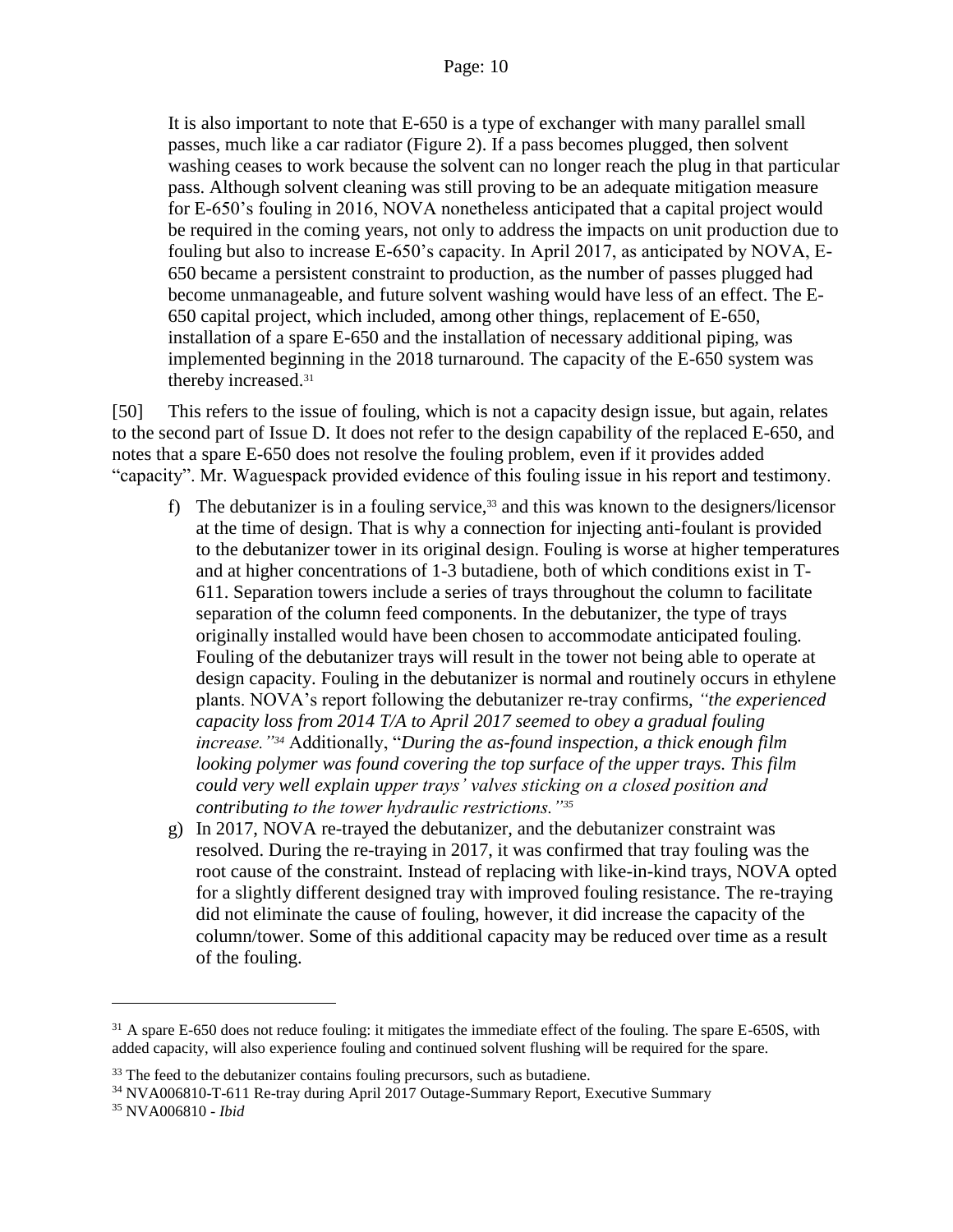#### Page: 11

[51] These excerpts again refer to the fouling issue, although Mr. Reynolds refers to the retraying increasing the capacity of the column/tower, which, however, he says may be reduced over time as a result of fouling. There is no connection between this increased capacity and E3's productive capability.

h) The November 2018 post Top-up Period Plant Rate Trial was conducted after the E-650 constraint and the debutanizer tower constraints, among others, were removed. During that test, E3 production was at 121.2% of nameplate, a rate not previously achieved.

[52] This is merely a statement of when the 2018 rate trial was conducted, and that the productive capability of E3 in that trial was found to be "a rate not previously achieved."

[53] In conclusion, I find that NOVA is attempting by selective passing of Mr. Reynolds' written report to turn it into something it is not. Even if it could be implied from the excerpts of Mr. Reynolds' written report that Mr. Reynolds is able to give the opinion that plant equipment before it was changed or upgraded did not have the design capacity that would allow E3 to operate at the rates achieved in the 2018 rate trial, the excerpts do not provide the necessary connectivity to address the issue of how this would affect E3's productive capability as a whole.

[54] Therefore, this opinion, as well as being new, would not be helpful or necessary with respect to the Part 1 issue. Dow has not mischaracterized Mr. Reynolds' intended evidence, as alleged by NOVA.

[55] Calling Mr. Reynolds as a second expert on the issue that Mr. Waguespack has already addressed would be duplicative, and thus prejudicial to Dow. That prejudice is not a prejudice that could be addressed by an award of costs: it would require a remedy such as allowing Dow to re-open its case and call an additional expert to respond to such a second opinion.

[56] NOVA is not without evidence on the Part 1 issue. Mr. Waguespack has given expert evidence on the issue, and therefore NOVA has not been deprived of putting its best case forward.

[57] Both on the basis of the factors set out in *Smith*, and the threshold tests set out in *Mohan*, I find Mr. Reynolds' evidence inadmissible on the Part 1 issue.

**Dated** at the City of Calgary, Alberta this 20<sup>th</sup> day of June, 2022.

**B.E. Romaine J.C.Q.B.A.**